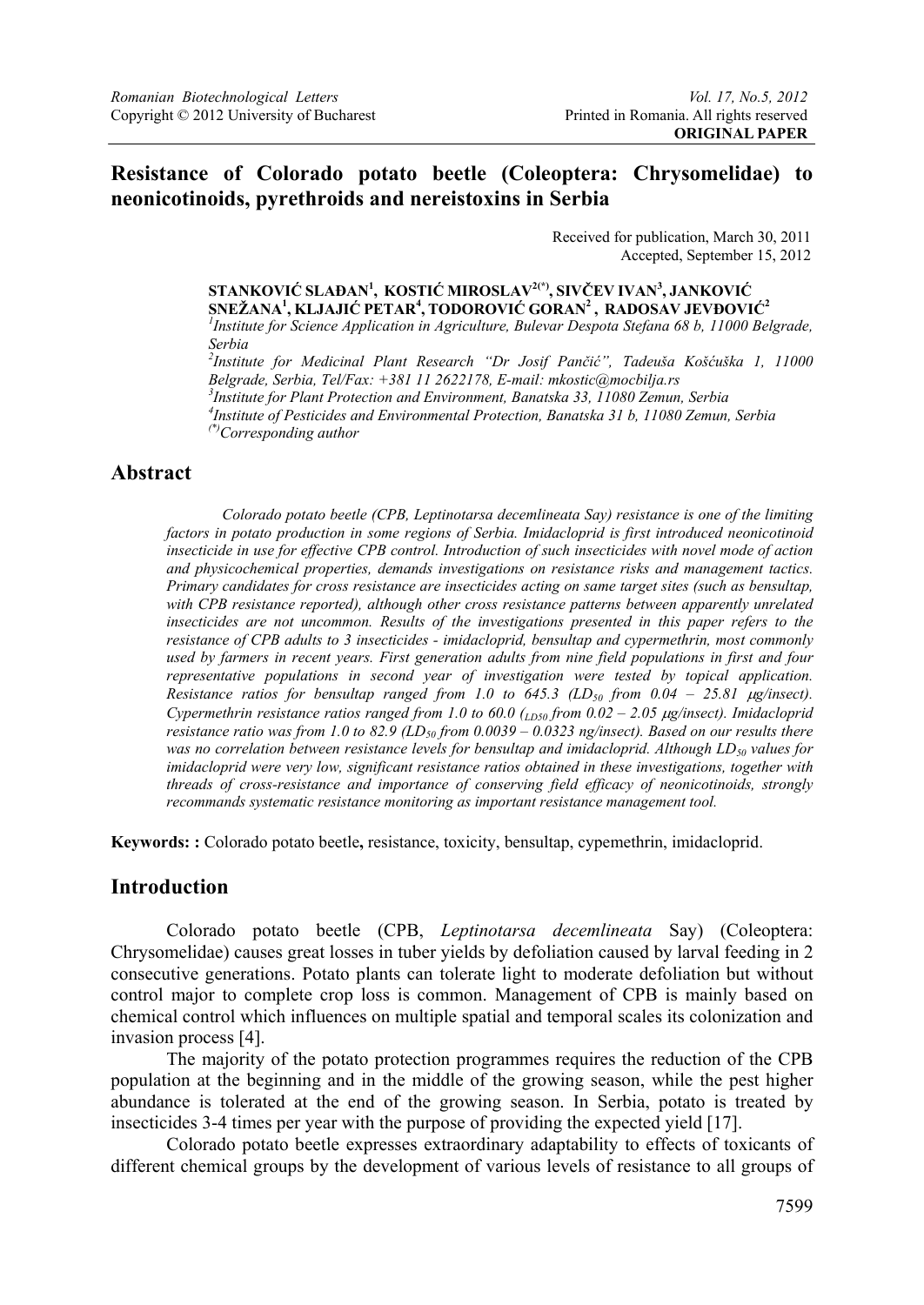insecticides applied in its control all over the range of its distribution in North America, Europe, Asia Minor, Iran, central Asian and western China [3, 10, 12, 13, 14, 16, 17, 19, 22, 26, 28,].

Developing of resistance to insecticides significantly increases the potato production costs, affects environmental contamination and disturbance of equilibrium in biocenosis. The development of a series of mechanisms of resistance - reduced permeability, increased metabolism of insecticides, changes in susceptibility of the sites of action and behaviour [3, 16, 22], make control of this pest difficult. Resistance levels vary greatly among different populations and between beetle life stages [5, 8, 15, 23]. Resistance mechanisms are sometimes highly diverse even within a relatively narrow geographical area. These findings can be effectively used in management programs and Resistance Potential prediction when new compounds are introduced [7]. After imidacloprid other neonicotinoids belonging to the same mode of action group were introduced and their rotation with each other is not recommended [2, 12].

Costs of resistance to imidacloprid are significant in the Colorado potato beetle. Reduced fitness among resistant versus susceptible individuals slows resistance evolution and makes it easier to manage. A loss of resistance costs could indicate novel adaptations or mutations contributing to resistance [5].

The first quantitative data on resistance to insecticides (DDT) in Serbia were obtained in 1969. Succeeding studies determined highly variable resistance to organophosphoric insecticides, carbamates and pyrethroids in many locations [15, 17, 23]. Significant variability in levels of susceptibility (or resistance) exists in geographically distinct CPB populations. In some populations resistance is attributed to cross or multi resistance to DDT and other organochlorine compounds. Certain CPB populations developed significant levels of resistance to all studied insecticides. Level of resistance was correlated with the history of the application of insecticides. Due to high reliance on chemical control and problems which are raised there is a need for alternative methods of CPB control as well as it is in other infested regions [6].

Due to faster development of resistant CPB populations resistance monitoring became more important [18]. Therefore, we wanted to establish baseline levels of resistance for monitoring of 9 geographically distinct CPB populations on 3 widely used insecticides a.i. but with different history of use in the field.

# **Materials and methods**

Adults of both sexes of the first CPB generation were used in the study. Test insects collected in fields were transferred to a laboratory in which they were kept at the temperature of 5-8°C. When the trial was set up, insects were kept in the micro climate chamber (Danfoss, EKH 20) under control conditions:  $t=26\pm1\degree C$ , RH=60% and 16:8 (L:D) photoperiod. Test insects were collected in locations that cover the majority of the country (Dobanovci, Majur, Malošište, Rečka, Orid, Požarevac, Ruma, Toljevac and Vršac). As there was no normal susceptible strain, populations collected in the locations Orid and Toljevac showing exceptional susceptibility were considered as the referent populations. In the following year, four representative populations (Dobanovci, Majur, Rečka, and Toljevac) were observed.

 Toxicity of bensultap, cypermethrin and imidacloprid belonging to the most important chemical groups (nereistoxins, pyrethroids and neonicotinoids, respectively) used in CPB control was studied. Commercial preparation used in our research were: Bancol 50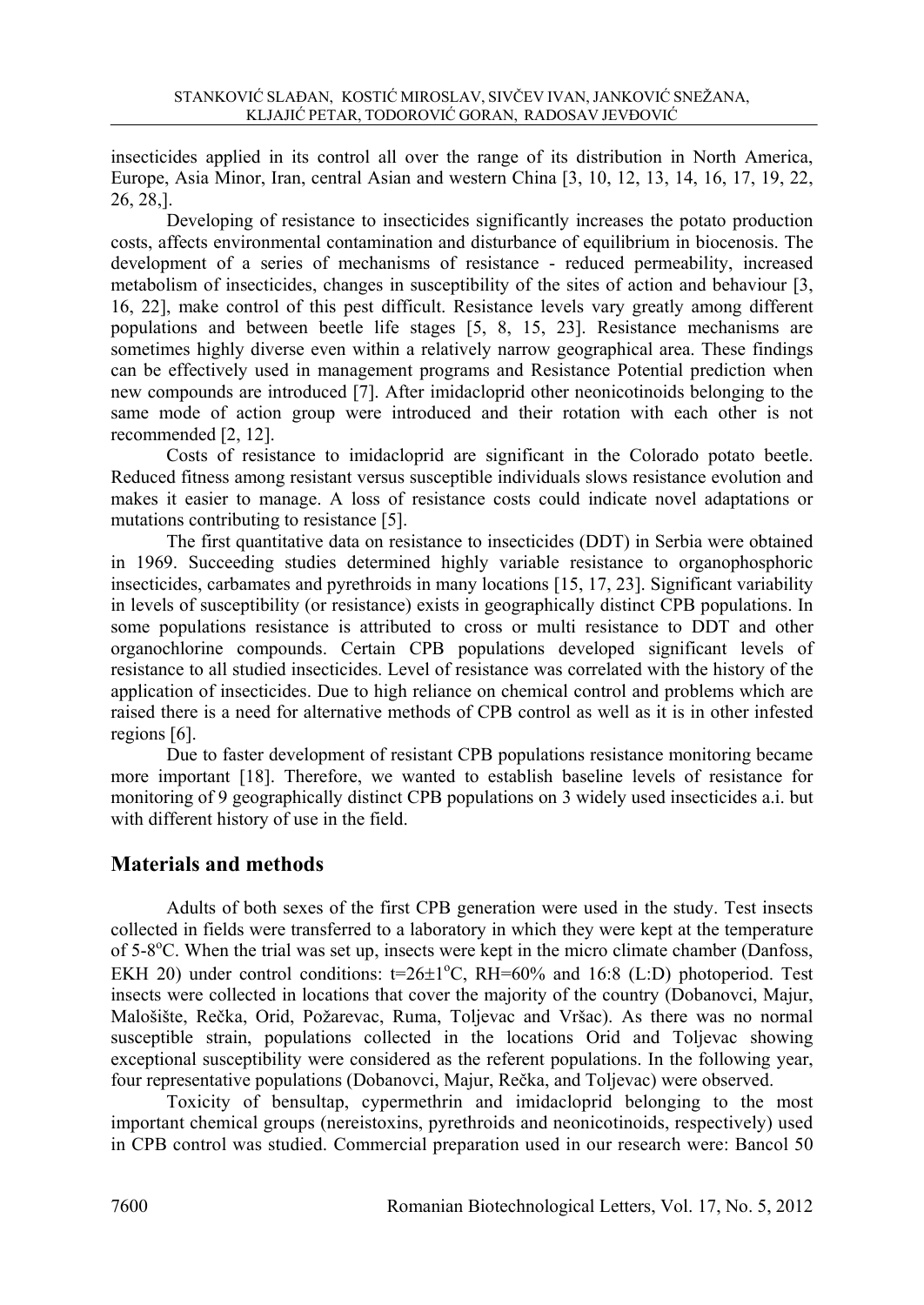WP (with 49.89% a.i.); cypermethrin (technical grade with 95,39% a.i.), Confidor 200 SL  $(190.56 \text{ g L}^{-1} \text{ a.i.}).$ 

 Technical grades were provided by the Department of Phytopharmacy of the Institute for Plant Protection and Environment, Belgrade, and the determination of the a.i. content of the grades and commercial preparations was performed there.

 Toxicity to CPB was assessed by a method of topical application. A 1-μl droplet of acetone solution was administered to the ventral sternum between coxae with a Socorex micro litre pipette. Ten insects each were treated and placed into Petri dishes. The precision of the micro litre pipette at the calibration was 0.1 μl. The check insects were treated with acetone.

 The mortality was registered daily during 96 h, with food addition, and the data on dead insects were used for the further calculations. The observed mortality data were corrected for control mortality using Abbott's formula. Regression lines (ld - p), values of  $LD_{50}$  with 95% fiduccial limits/confidence intervals, were estimated by the probit analysis using the computer programme. Four-replicate experiments with the use of at least five concentrations of the insecticide were set up. The results were expressed in μg active substance per insect. Resistance ratios (RR) were determined by the comparison of  $LD_{50}$ values of each population with  $LD_{50}$  values of reference populations. Beside the comparison among  $LD_{50}$  values, the comparison of their intervals is also very important.

### **Results and Discussions**

Values of  $LD_{50}$  for bensultap (Table 1.) show the significant difference in susceptibility of CPB adults over 9 studied locations.

| Rank<br>(group) | Locality (Population) | Regression<br>slope $(b)$ | $LD_{50}$ (µg / insect)<br>$(95\%$ CL) | Resistance<br>ratio (RR) |
|-----------------|-----------------------|---------------------------|----------------------------------------|--------------------------|
|                 |                       |                           | 1st year                               |                          |
|                 | Toljevac              | 0,68                      | $0,04$ $(0,01 - 0,08)$                 | 1,00                     |
|                 | Orid                  | 1,02                      | $0,08$ $(0,05 - 0,12)$                 | 2,00                     |
| group           | Požarevac             | 0,81                      | $0,15(0,08-0,27)$                      | 3,75                     |
|                 | Malošište             | 0,39                      | $0,28$ $(0,10-1,53)$                   | 7,00                     |
| H               | Majur                 | 1,07                      | $0,46$ $(0,29 - 0,70)$                 | 11,50                    |
| group           | Dobanovci             | 0,85                      | 1,53 $(0,91 - 2,61)$                   | 38,25                    |
| Ш               | Ruma                  | 0,63                      | $6,37$ $(3,13 - 13,75)$                | 159,25                   |
|                 | Rečka                 | 0,78                      | 9,36 $(5,45 - 17,35)$                  | 234,00                   |
| group           | Vršac                 | 0,89                      | $25,81$ (14,55 - 51,92)                | 645,25                   |
|                 |                       |                           | 2nd year                               |                          |
| I group         | Toljevac              | 0,61                      | $0,06(0,02 - 0,12)$                    | 1,00                     |
| Н               | Dobanovci             | 0,76                      | $0,61$ $(0,34 - 1,11)$                 | 10,17                    |
| group           | Majur                 | 1,38                      | $0,71$ $(0,50 - 0,99)$                 | 11,83                    |
| III group       | Rečka                 | 0,94                      | 4,30 $(2,26 - 7,05)$                   | 75,67                    |

**Table 1.** Bensultap toxicity to adults of *Leptinotarsa decemlineata* Say.

Based on the  $LD_{50}$  overlapping intervals the highest susceptibility was detected in the insects in the locations of Toljevac, Orid and Požarevac. The populations in Malošište and Majur showed a somewhat lower susceptibility. A significant degree of resistance to

Romanian Biotechnological Letters, Vol. 17, No. 5, 2012 7601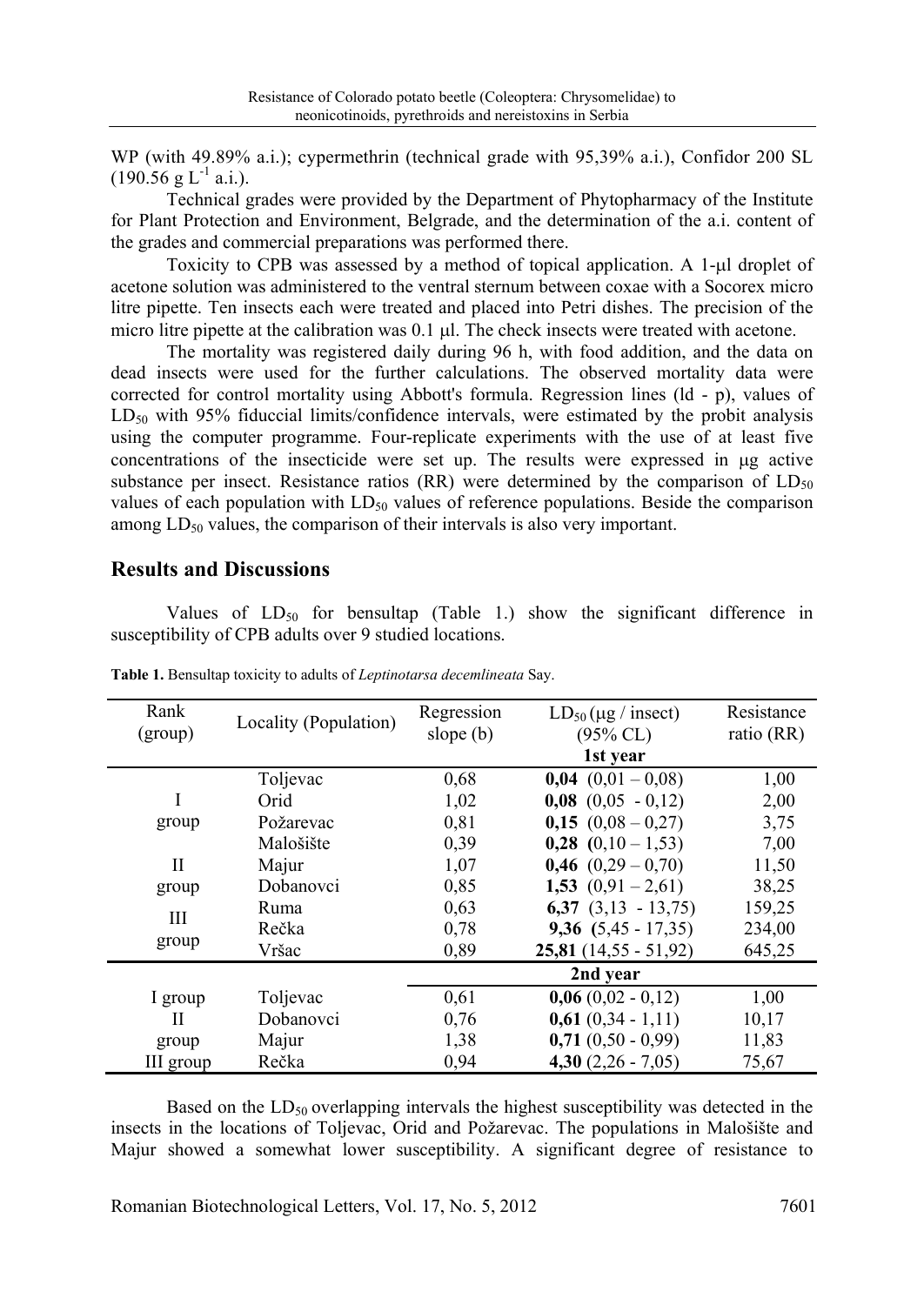bensultap was characteristic for the population in Dobanovci, and especially for populations in Ruma, Rečka and Vršac.

The highest slope was detected in the populations Majur  $(1.07)$  an Orid  $(1.02)$ , while the lowest one was found in the population Malošište (0.39).

The population Dobanovci is characterised by the existence of two plateaus - the first, i.e. the second plateau occurred at the  $10- (0.0385 - 0.385 \mu g/nsect)$ , i.e. 5-fold (7,7061-38,5305 μg/insect) dose increase, respectively. Plateaus in the population Rečka occurred at the 5-fold  $(7,7061-38,5305 \mu g/insect)$  and 2-fold dose increase  $(0.0193 - 0.0385 \mu g/insect)$ . On the other hand, plateau in the population Požarevac occurred at the 10-fold dose increase (3,8530 -38,5305 μg/insect).

 During the second year of investigation, the significant differences in respect to susceptibility to bensultap were confirmed by the resistance ratios that ranged from 10.17 to 75.67. The population Toljevac showed the highest susceptibility and its  $LD_{50}$  interval did not overlap intervals of other populations.

 The populations Dobanovci and Majur had 10-fold higher resistance and had mutually overlapping  $LD_{50}$  intervals, hence they can be classified into the same group. The population Rečka had the highest degree of resistance and significantly differed from others. The regression slopes significantly varied over observed populations. The populations Toljevac, Dobanovci and Rečka had a lower slope, while the population Majur had a higher slope (1.39). The lower slopes were a result of both, the existence of plateaus at 10 fold dose increase in the populations Toljevac  $(0.3853 - 3.8530 \mu g/nsect,$  with corrected mortalities of 80.00% and 82.50%, respectively) and Dobanovci  $(0.0193 - 0.1927 \mu g/mset)$ , with corrected mortalities of 22.50% and 25.00%, respectively), and the presence of the saddle-point in the population Rečka at 10-fold doses increase (0.7706 – 3.8530 – 7.7061 μg/insect, with corrected mortalities of 44.74%, 34.21% and 39.47%, respectively).

Regarding  $LD_{50}$  values, it could be possible to rank populations on possibility for  $\cdot$  in field'' use of bensultap. Ranking is done based on 95% CI (confidence intervals) overlapping among populations. Bensultap could be effective in CPB control only in populations Toljevac, Orid, Malošište and Požarevac, eg. in populations with  $LD_{50}$  lower than 0.30  $\mu$ g/insect.

 Concerning susceptibility of CPB adults from different locations to cypermethrin (Table 2.), the clearly expressed differences among populations exist.

 The populations Toljevac and Malošište were the most susceptible, while the susceptibility of the populations Orid and Požarevac was somewhat lower. LD<sub>50</sub> intervals of these populations overlapped, furthermore confirming their similarity. The populations Ruma and Rečka had lower susceptibility, as well as, equal values of  $LD_{50}$  and almost identical intervals and slopes of regression. Populations Majur and Dobanovci, and especially Vršac, had a highest resistance to cypermethrin.

The  $LD_{50}$  intervals were narrow in all populations. Slopes did not differ much from one another, except in the population Majur in which the slope was significantly higher (2.30). The lowest slope was detected in the population Malošište. The slopes varied from 0.75 to 1.00 in all other populations and were very similar. A saddle-point (the 2-fold dose increase:  $0.0189 - 0.0378$  µg/insect) and a plateau (the 5-fold dose increase:  $0.3775 - 1.8877$ μg/insect) occurred in the population Dobanovci and Orid (the 10-fold dose increase: 0.0378- 0,3775 μg/insect).

 Moreover, toxicity of cypermethrin to CPB adults significantly differed among observed field populations during the subsequent year of investigation. The susceptibility of populations Toljevac and Rečka was the most pronounced, while their  $LD_{50}$  intervals overlapped to a great extent. Based on the comparison of  $LD_{50}$  intervals, the populations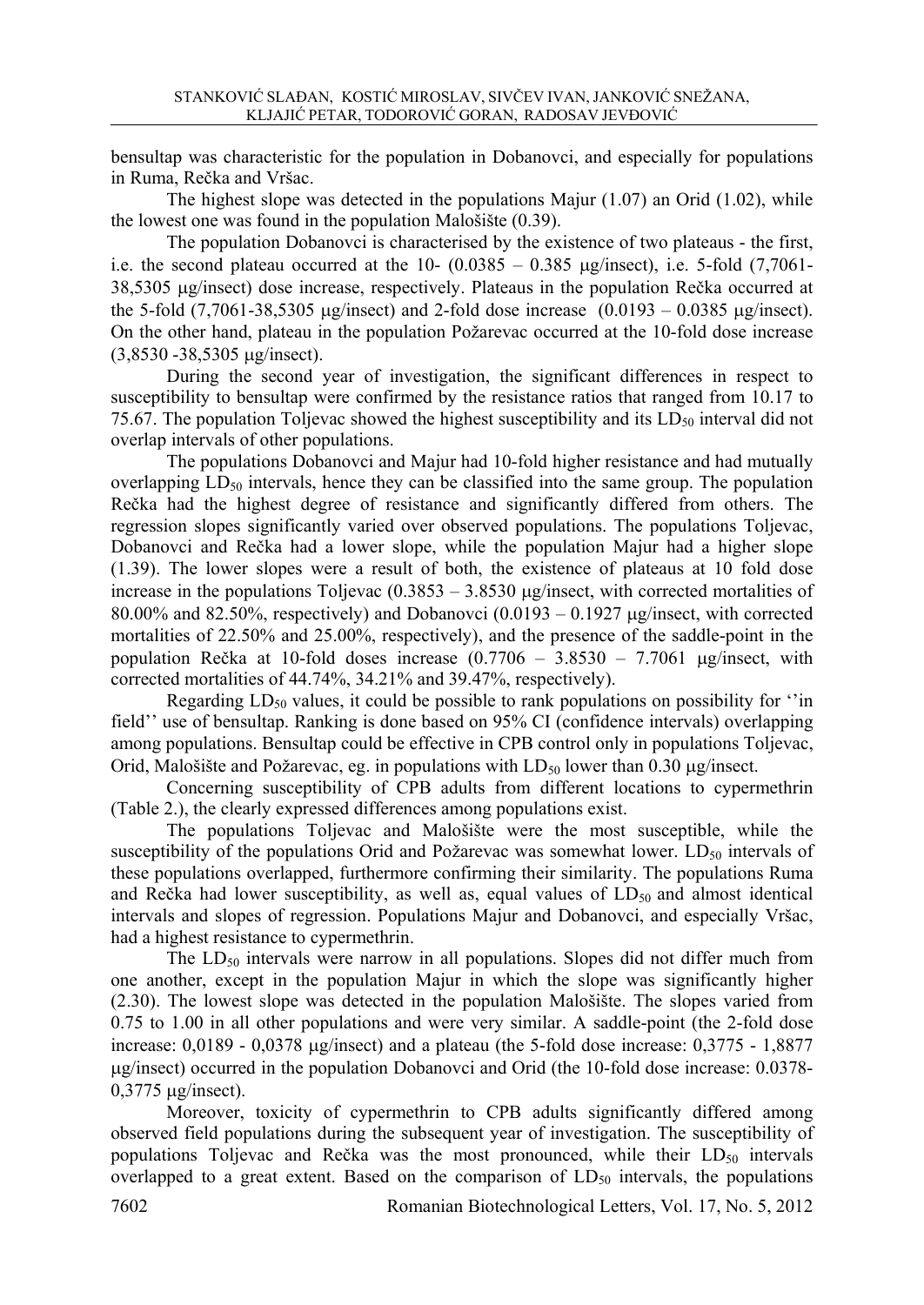Dobanovci and Majur were significantly more resistant (7.14 and 29.29, respectively). The upper limits of  $LD_{50}$  in these two populations did not significantly differed, while their lower limits of  $LD_{50}$  were almost identical, hence in respect to resistance to cypermethrin these populations could be classified into the same group.

| Rank (group) | Locality (Population) | Regression<br>slope $(b)$ | $LD_{50}$ (µg / insect)<br>$(95\%$ CL) | Resistance<br>ratio (RR) |
|--------------|-----------------------|---------------------------|----------------------------------------|--------------------------|
|              |                       |                           | 1st year                               |                          |
|              | Toljevac              | 0.75                      | $0.02(0.01 - 0.04)$                    | 1.00                     |
| I            | Malošište             | 0.64                      | $0.02(0.001 - 0.06)$                   | 1.00                     |
| group        | Orid                  | 0.85                      | $0.04(0.03 - 0.08)$                    | 2.00                     |
|              | Požarevac             | 0.89                      | $0.09$ $(0.05 - 0.15)$                 | 4.50                     |
| $\mathbf{I}$ | Rečka                 | 0.94                      | $0.25(0.15-0.42)$                      | 12.50                    |
| group        | <b>Ruma</b>           | 1.00                      | $0.25(0.15-0.41)$                      | 12.50                    |
| Ш<br>group   | Majur                 | 2.30                      | 0.80 $(0.60 - 1.13)$                   | 40.00                    |
|              | Dobanovci             | 0.87                      | $0.72$ $(0.43 - 1.22)$                 | 43.50                    |
|              | Vršac                 | 0.99                      | 1.20 $(0.71 - 2.11)$                   | 60.00                    |
|              |                       |                           | 2nd year                               |                          |
| I            | Toljevac              | 0.96                      | $0.07(0.04-0.12)$                      | 1.00                     |
| group        | Rečka                 | 1.26                      | $0.11(0.05 - 0.17)$                    | 1.57                     |
| Ш            | Dobanovci             | 1.29                      | $1.90(1.35 - 2.63)$                    | 27.14                    |
| group        | Majur                 | 1.29                      | $2.05(1.36 - 3.21)$                    | 29.29                    |

**Table 2**. Cypermethrin toxicity to adults of *Leptinotarsa decemlineata* Say.

The regression slope was the lowest  $(0.96)$ , i.e. highest  $(1.29)$  in the populations Toljevac and Rečka, respectively. The identical slopes (1.29) were found in the populations Dobanovci and Majur, while populations Dobanovci and Rečka were characterised by one plateau at the 5-fold dose increase  $(0.0378 - 0.1888$  and  $0.7550 - 3.7752$  μg/insect, respectively).

If we use ranking of  $LD_{50}$  values for cypermethrin, there is wider possibility for its use, comparing to bensultap. Cypermethrin use will not be suitable for CPB control in populations with  $LD_{50}$  higher than 0.70 μg/insect. Out of nine investigated localities, cypermethin could be effective for use in six localities.

Very low values of  $LD_{50}$  indicated very high toxicity of imidacloprid to CPB (Table 3), hence values for this insecticide were expressed in  $\mu$ g per insect. The LD<sub>50</sub> values themselves differed indicating that there was a certain degree of resistance to this insecticide.

 The populations Orid, Toljevac, Požarevac and Rečka were the most susceptible, hence they could be classified into the same group due to overlapping of the  $LD_{50}$  intervals. These populations can be considered generally susceptible to imidacloprid, taking into account not only the  $LD_{50}$  values, but also relatively higher slopes and therefore they can be used as reference populations (particularly populations Požarevac and Orid) in establishing the initial susceptibility and monitoring the further development of resistance. The populations Ruma, Rečka and Majur were over 10-20-fold more resistant to imidacloprid than the population Orid. The highest resistance was detected in the populations Dobanovci and Vršac. Significantly higher  $LD_{50}$  values in populations which were less susceptible to other groups of insecticides suggest the presence of a mechanism of resistance to this insecticide. The lowest values were obtained in the population Malošište (0.58), and the highest values in

Romanian Biotechnological Letters, Vol. 17, No. 5, 2012 7603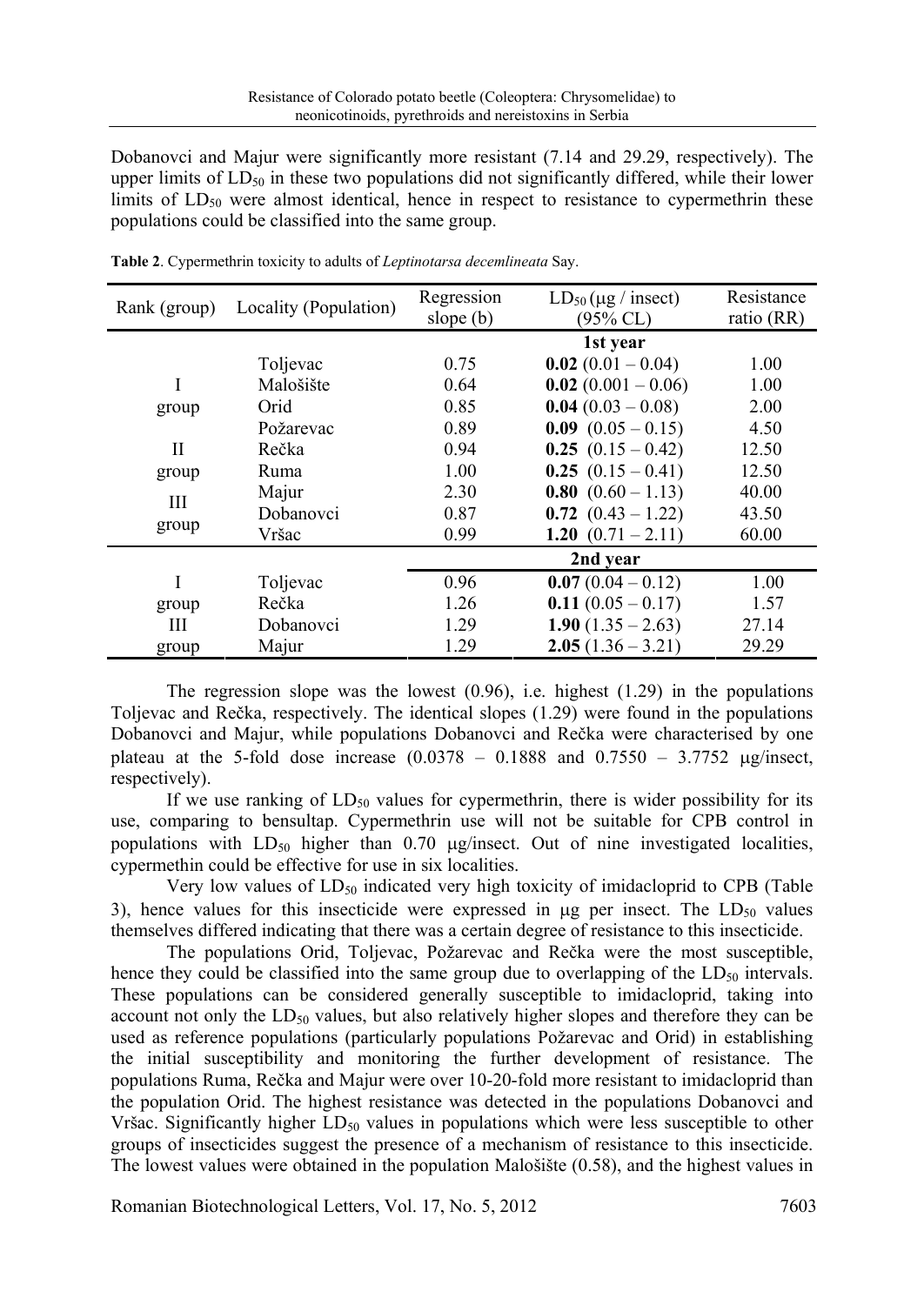the population Požarevac (2.32), that ranked second by its susceptibility. The more significant presence of saddle-points was characteristic for the population Majur at the 10-fold higher doses  $(0.0476 - 0.476$  ng/insect), as well as, for the population Ruma  $(0.2382 - 2.3820)$ μg/insect). At such increases of doses, a plateau each was detected in the populations Malošište and Vršac.

| Rank<br>(group) | Locality (Population) | Regression<br>slope $(b)$ | $LD_{50}(\mu g / \text{insect})$<br>$(95\%$ CL) | Resistance<br>ratio (RR) |
|-----------------|-----------------------|---------------------------|-------------------------------------------------|--------------------------|
|                 |                       |                           | 1st year                                        |                          |
|                 | Orid                  | 1.46                      | $0.39(0.14-0.66)$                               | 1.00                     |
| I               | Toljevac              | 0.93                      | $0.61(0.31 - 1.02)$                             | 1.56                     |
| group           | Požarevac             | 2.32                      | $0.61(0.44 - 0.83)$                             | 1.56                     |
|                 | Malošište             | 0.58                      | $0.63(0.19-1.34)$                               | 1.62                     |
| H<br>group      | Ruma                  | 1.16                      | $3.49(2.33 - 5.48)$                             | 10.10                    |
|                 | Rečka                 | 1.14                      | 5.52 $(3.63 - 9.10)$                            | 14.15                    |
|                 | Majur                 | 0.75                      | 8.28 $(4.86 - 16.20)$                           | 21.23                    |
| Ш               | Dobanovci             | 0.89                      | $28.30(16.20-65.30)$                            | 72.56                    |
| group           | Vršac                 | 0.89                      | 32.33 $(18.70 - 66.30)$                         | 82.90                    |
|                 |                       |                           | 2nd year                                        |                          |
| I               | Toljevac              | 0.81                      | $0.62(0.34 - 1.08)$                             | 1.00                     |
| group           | Rečka                 | 0.85                      | $0.88(0.29 - 1.66)$                             | 1.42                     |
| Ш               | Majur                 | 0.89                      | 16.40 $(10.11 - 25.98)$                         | 26.45                    |
| group           | Dobanovci             | 0.88                      | $22.60(14.39 - 38.62)$                          | 36.45                    |

**Table 3.** Imidacloprid toxicity to adults of *Leptinotarsa decemlineata* Say**.** 

Toxicity of imidacloprid significantly varied over observed populations during the second year of investigation. CPB individuals of the population Toljevac were 26.45- and 36.45-fold more susceptible than individuals of the populations Majur and Dobanovci, respectively, which was in accordance with results gained in the previous year.

The regression slopes did not significantly differ and varied from 0.81 to 0.89 and were similar to values obtained in the previous year. The most resistant population Dobanovci was characterised by a saddle-point at the 20-fold dose increase  $(0.0476 - 0.9528 \text{ µg/insect})$ . This was also characteristic for the population Majur (at the double dose increase, from 4.764 to 9.528  $\mu$ g/insect) and Rečka (at the 4-fold dose increase: 11.91 – 47.64  $\mu$ g/insect).

There are 3 separate groups of populations regarding  $LD_{50}$  values for imidacloprid, too. Use of this insecticide is very effective, but careful selection of rotating insecticides and lower number of applications with imidacloprid could be of importance for management of CPB populations Dobanovci, Majur and Vrsac.

In our paper obtained results point out to a significant level of resistance of the majority of observed populations (Vršac, Ruma, Dobanovci, Rečka, Malošište) to insecticides applied for a longer period of time (bensultap, cypermethrin) but also to resistance of some populations (Vršac, Dobanovci, Majur, Ruma) to imidacloprid, neonicotinoid of the first generation, a group of insecticides introduced into practice during late 90`s. The highest level of overall resistance was detected in the populations Vršac, Ruma, Dobanovci, Rečka and Majur, while the lowest level of resistance was found in the populations Toljevac, Orid, and in case of cypermethrin, in the population Malošište. Such results were expected as CPB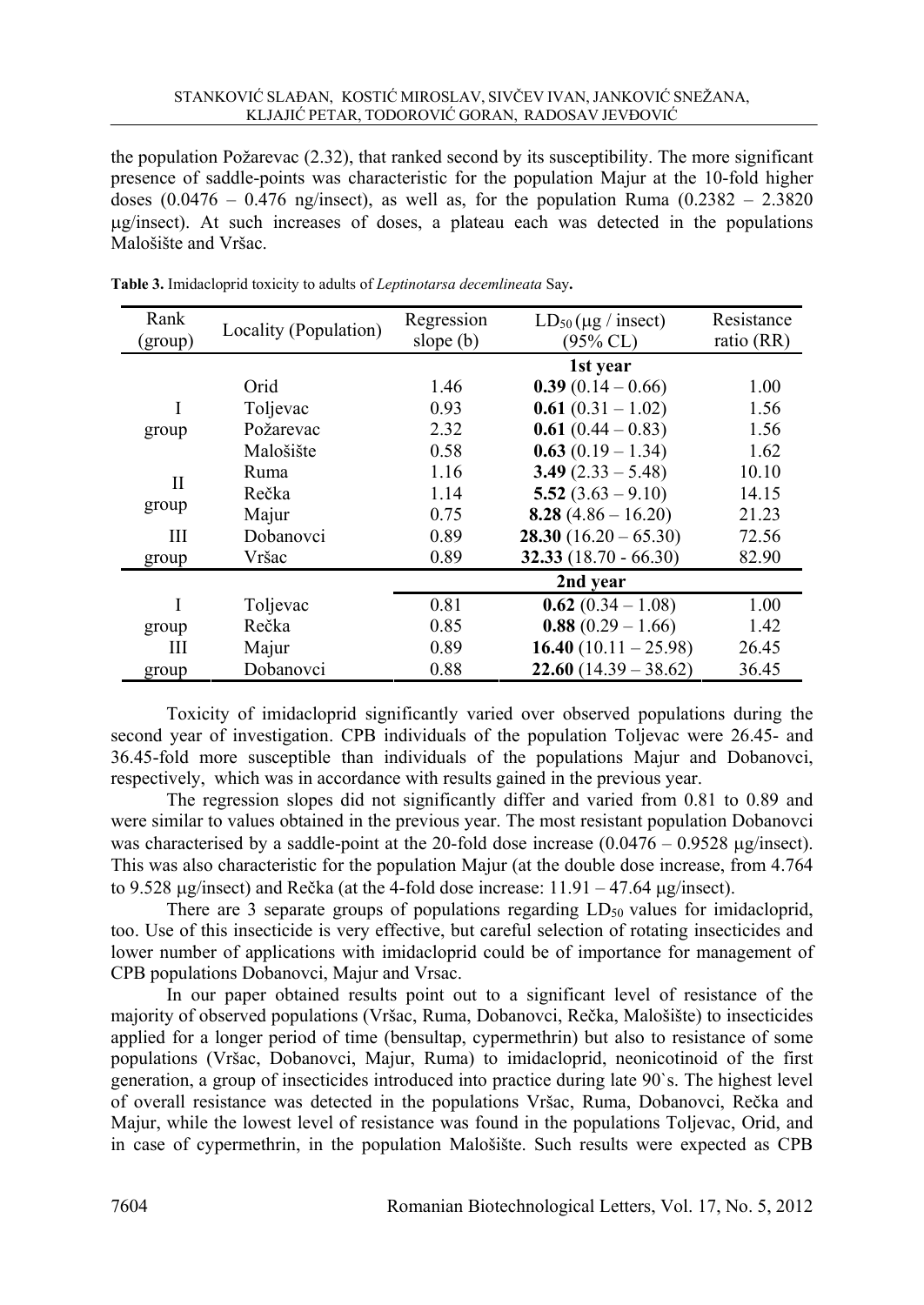resistance has been observed for a long period. Based on results of our earlier studies [17], we can now have a clear picture of CPB susceptability levels for nine investigated populations.

We noticed variations among RR between two investigated years. Our samples of CPB adults were taken from the same field, but within two years of investigations, variations in  $LD_{50}$  values were noticeable. It can be explained by mixing of populations with different susceptibility levels [4] due to a lot of small neighbouring potato fields with different history of insecticide use and therefore different resistance profiles. In addition, insecticide use during the season at investigated fields changed resistance levels within the populations.

#### *Resistance of adults to bensultap*

The following populations are singled out for their resistance to bensultap: Vršac (645.3 times), Rečka (234.0 times), Ruma (159.3 times) and Dobanovci (38.3 times), which was also confirmed in the subsequent year of investigation. The moderate resistance was determined in the populations Majur (11.3 times) and Malošište (7.0 times). The populations Toljevac (1.0 time), Orid (2.0 times) and Požarevac (3.8 times) showed extremely high susceptibility. In the subsequent year, resistance of the populations Rečka (75.7 times), Dobanovci (10.7 times) and Majur (12.5 times), as well as, susceptibility of the population Toljevac (1.0) were confirmed. The values of  $LD_{50}$  (µg per insect) ranged from 0.04 to 25.81.

Similar values for bensultap (0.02-14.51 μg per insect) were obtained by [15]. The same authors established the reduction of resistance in some populations, such as the populations Dobanovci  $(0.61-1.53 \mu g$  per insect) and Rečka  $(4.3-9.36 \mu g$  per insect) in this study. The regression slopes varied from 0.16 to 1.38, similar to results obtained by previously mentioned authors (0.62-2.02).

#### *Resistance of adults to cypermethrin*

According to its toxicity, cypermethrin, an active substance, ranking second in our study, has history of resistance in Serbia [15]. The populations Vršac, Dobanovci and Majur expressed high resistance (60.0, 43.5 and 40.0 times, respectively), while Rečka (12.5 times) and Ruma (12.5 times) showed moderate resistance. Susceptibility to this pyrethroid was expressed by the populations Požarevac (4.5 times), Orid (2.0 times) and especially Toljevac (1.0) and Malošište (1.0). The values of LD<sub>50</sub> ranged from  $0.02 - 1.20 \mu$ g per insect. A high level of resistance was determined in the populations Majur (29.3 times) and Dobanovci (27.1 times), while the population Rečka (1.6 times) was less resistant than the population Toljevac. The increase of  $LD_{50}$  (0.02-0.07 µg per insect) was established in the population Toljevac in the subsequent year of investigation.

The values of  $LD_{50}$  for CPB adults presented by [15] amounted to 0.12-10.22 μg per insect. According to the same authors, the regression slopes ranged from 0.38 to 1.51. The corresponding values in the present study amounted to  $0.64$ -2.29 ( $1<sup>st</sup>$  year) and  $0.96$ -1.29 ( $2<sup>nd</sup>$ year). Values gained in the two-year study are in accordance with the results obtained by other authors, in respect to both, toxicity of cypermethrin in relation to other active substances, and values of  $LD_{50}$ .

### *Resistance of adults to imidacloprid*

First, among several neonicotinoids, introduced into CPB management in '90s, imidacloprid effecivelly controled pests resistant to conventional insecticides dominating the

Romanian Biotechnological Letters, Vol. 17, No. 5, 2012 7605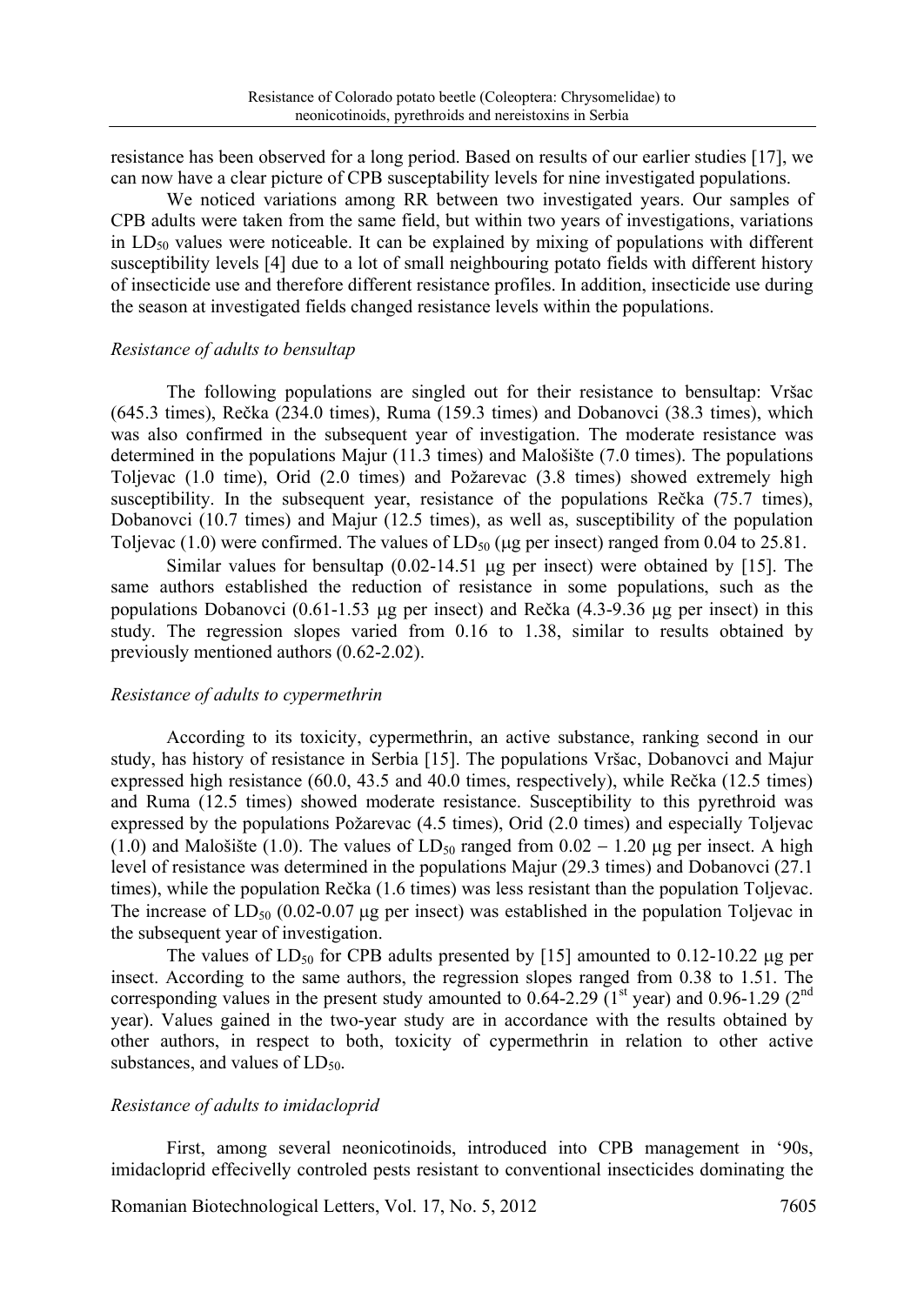markets at that time [9]. Neonicotinoids greatly reduced the need to spray insecticides for Colorado Potato Beetle control [21].

Toxicity of imidacloprid, in this study, varied over studied populations. The differences in susceptibility of CPB populations were extremely pronounced. Individuals of the populations Vršac (RR 82.9 times) and Dobanovci (72.6 times) with overlapping  $LD_{50}$ intervals were the most resistant. Populations Majur (21.2 times), Rečka (14.2 times) and Ruma (10.1 times) were somewhat more susceptible, while the most susceptible group consisted of the following populations: Malošište, Požarevac, Toljevac and Orid (RR approximately 1). Slopes were very different and varied from 0.58 to 2.32, while  $LD_{50}$  ranged from 0.39 to 32.33 (μg per insect).

In the subsequent year, the individuals of the populations Dobanovci and Majur were significantly more resistant (RR 36.5 and 26.5, respectively) than the population Toljevac, while a certain reduction in resistance was detected in the population Rečka. Resistance of the population Dobanovci showed a particular stability: LD<sub>50</sub> ranged from 28.3 μg per insect (1<sup>st</sup> year) to 22.6 μg per insect ( $2<sup>nd</sup>$  year), while the regression slope was insignificantly changed. A double increase of  $LD_{50}$  in the population Majur (8.28 in the 1<sup>st</sup> year and 16.40 µg per insect in the 2<sup>nd</sup> year), as well as, a slight increase of the regression slope were observed. Furthermore, the  $LD_{50}$  values were stable and the regression slope was slightly increased in the population Toljevac. It is interesting to mention that a certain increase, i.e. decrease of resistance in the populations Majur, i.e. Rečka, respectively, was observed, especially when it is considered that test insects for these two locations were collected in the same field during both years.

Differences in susceptibility of CPB populations to imidacloprid were not registered only in this study, but in the studies carried out by other authors [1, 2, 12], hence the occurrence and the development of resistance of field populations in Serbia can be discussed. Based on the comparison of results on RR obtained in our country  $(1.6-82.9$  times in the 1<sup>st</sup> year and 1.4-36.5 times in the  $2<sup>nd</sup>$  year) and in the state of Michigan, USA (RR 29 times, [14] and RR 100 times, [25] it can be concluded that the level of resistance was similar. Recent data obtained from the Long Island CPB population showed 309-fold resistance to imidacloprid compared to standard susceptible beetles [12].

Like the naturally occurring alkaloid -nicotine, all neonicotinoids act selectively on the insect central nervous system as agonists of the post-synaptic nicotinic acetylcholine receptors, their molecular target site [24]. Taking into account that imidacloprid is a newer compound in this region, it can be considered that some of already existing mechanisms of resistance were involved in resistance to the group of neonicotinoids. [25] have already proved the synergic effects of piperonyl butoxide (PBO) and S, S, S-tributyl phosphorotrithioate on adults and only PBO on larvae. Effects of these synergists directly point out to mechanisms of resistance of CPB to imidacloprid - metabolic oxidase- (PBO) and hydrolyse-based detoxification. Since synergists did not completely eliminate resistance, it is considered that there are some additional mechanisms of resistance. Imidacloprid-resistant beetles from Long Island, New York showed a reduction in resistance from 300-fold without PBO treatment to 108-fold with PBO treatment [12]. Besides that, nerve recording suggested that insensitivity at the target site may be one of the mechanisms of beetle resistance to imidacloprid [20]. In vivo distribution and metabolism studies using  $\lceil$ <sup>14</sup>C] imidacloprid suggested that the tolerance observed in a resistant population from Long Island, New York was primarily due to increased excretion of the parent compound [14]. Other authors [24] agree that some cases of resistance appeared to be unconnected with imidacloprid use, and was probably a consequence of cross-resistance from chemical classes of insecticides used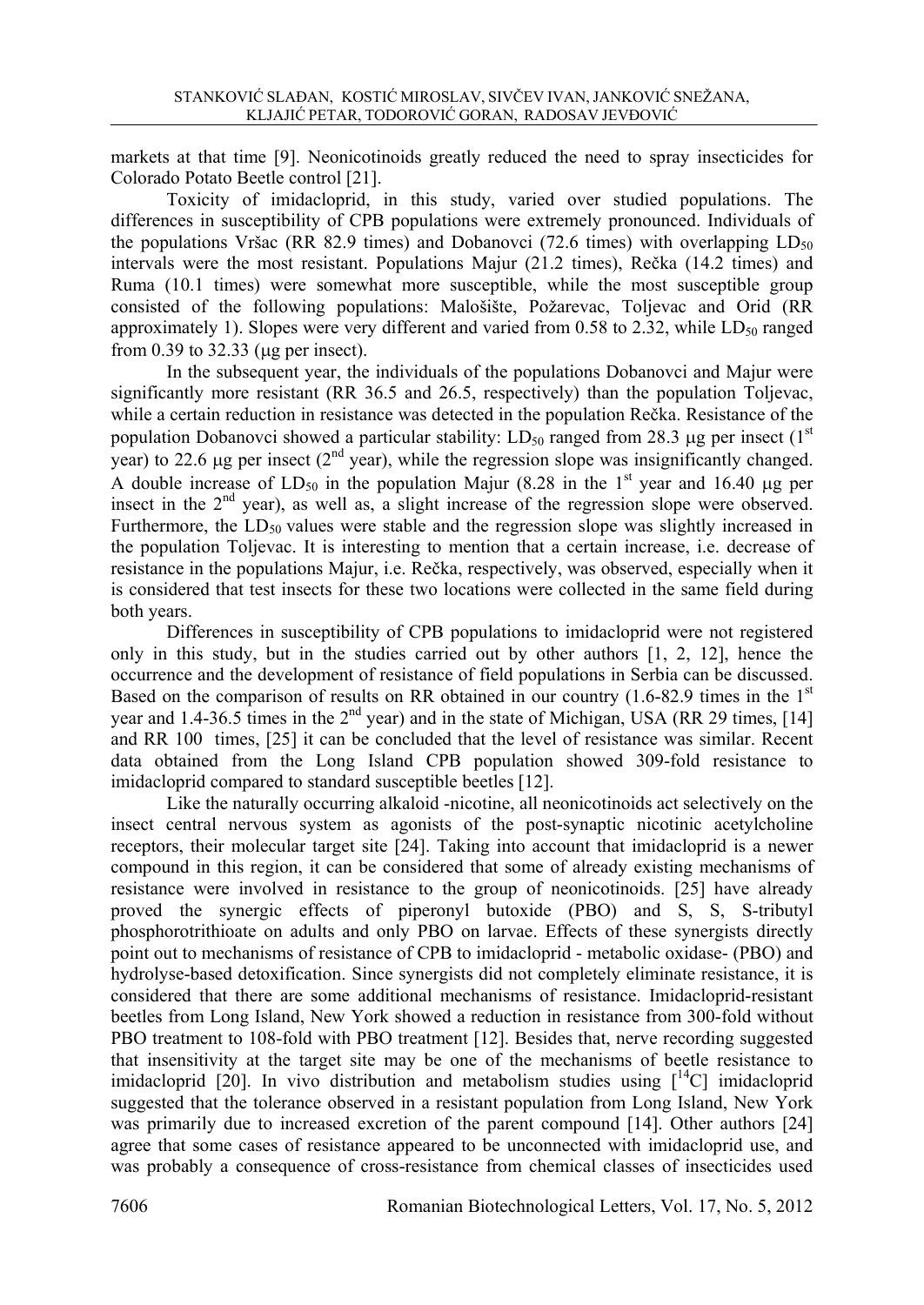earlier. Imidacloprid is systemic insecticide of high efficiency however in field conditions its uneven distribution within potato plants could result in differential concentrations, which may result in different mortality of CPB of varying susceptibility and can influence the resistance development [27].

In our study, Imidacloprid is the most toxic compound causing mortality of 50% in observed populations at the dosage rate of 0.39-32.33 μg a.i. per insect. Less toxic was cypermethrin with  $LD_{50} = 0.02 - 2.05$  µg/insect and finaly, bensultap caused 50% mortalities in amounts of  $0.04 - 25.81 \mu g/m$  sect. Therefore based on results obtained following ranking could be set: imidacloprid  $>$  cypermethrin  $>$  endosulphan  $>$  bensultap  $>$  chlorpyrifos  $>$ carbosulfan.

#### *Properties of populations in relation to adult resistance*

Determined levels of resistance to bensultap clearly highlighted the difference among observed populations. Recent studies state that there is no cross resistance between bensultap and imidacloprid [11, 14]. Neither could these correlations be established in our country. It was recorded that the populations most susceptible to bensultap were also the most susceptible to imidacloprid. This cannot be applied for the populations resistant to bensultap, and especially to the population Rečka, which is extremely resistant to this insecticide (RR 234.0 time in the 1<sup>st</sup> year and 75.8 times in the  $2<sup>nd</sup>$  year), and far less resistant to bensultap (RR 14.2, i.e. 9.1 times in relation to the population Toljevac in the  $1<sup>st</sup>$  year and 1.4 times in the  $2<sup>nd</sup>$  year).

If the increased oxidase-based detoxification is considered a key mechanism of resistance to pyrethroids and modified hydrolytic detoxification to organophosphates, it is interesting to compare differences in susceptibility of populations to cypermethrin and chlorpyrifos on one hand and imidacloprid on the other hand from the aspect of established synergism of PBO and S, S, S-tributyl phosphorotrithioate [25]. The sequence (descending) of populations significantly resistant to cypermethrin was as follows: Vršac, Dobanovci, Majur, Rečka and Ruma, then to chlorpyrifos were: Dobanovci, Vršac, Majur, Malošište, Ruma, and Negotin. The sequence (descending) of populations resistant to imidacloprid was as follows: Vršac, Dobanovci, Majur, Rečka and Ruma. The correlation in resistance of populations to these three insecticides can be observed from this sequences, then values of RR and classification into groups based on  $LD_{50}$  intervals. The detail comparison shows that the correlation in resistance was the highest between cypermethrin and imidacloprid and that this resistance, occurred as a result of modified oxidative metabolism, is a decisive for resistance to imidacloprid. The modification of hydrolytic metabolism in adults within a population affects, to a smaller extent, resistance to neonicotinoids.

Results on the level of resistance in individuals in the location Toljevac to chlorpyrifos and carbosulfan [17] indicate to the fact that beside the same mode of action, the mode of resistance to these compounds is different, which is not so rare.

Studies with adults show no cross-resistance between bensultap and imidacloprid according to the mode of action of the most related insecticides. Furthermore, results globally obtained were confirmed - there is a certain and significant level of resistance of field populations to imidacloprid, depending on the previous presence of resistance to pyrethroids (cypermethrin) to a greater extent and to organophosphates (chlorpyrifos) to a smaller extent.

## **Conclusions**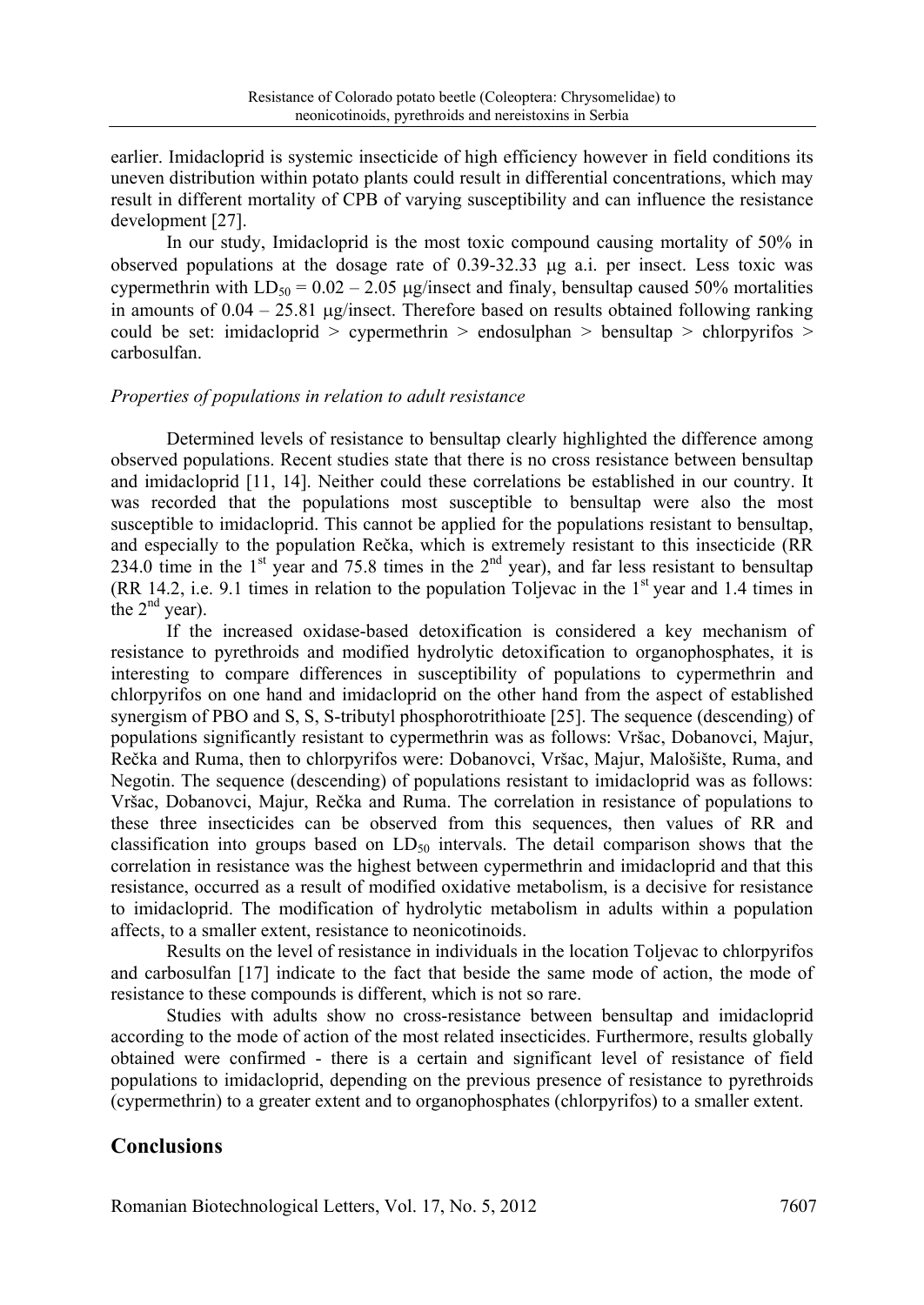Due to fast development of resistant CPB populations to applied insecticides, resistance monitoring is important. In this paper we established levels of resistance for 9 geographically distinct CPB populations on 3 widely used insecticides a.i. but with different history of use in the field.

Results of the investigations refer to the resistance of CPB adults to imidacloprid, bensultap and cypermethrin, most commonly used by farmers in recent years. Resistance ratios for bensultap ranged from 1.0 to  $645.3$  (LD<sub>50</sub> from  $0.04 - 25.81$  µg/insect). Cypermethrin resistance ratios ranged from 1.0 to 60.0 (LD<sub>50</sub> from  $0.02 - 2.05$  µg/insect). Imidacloprid resistance ratio was from 1.0 to 82.9 (LD<sub>50</sub> from  $0.0039 - 0.0323$  µg/insect). Based on our results there was no correlation between resistance levels for bensultap and imidacloprid. Correlations of resistance among these populations for imidacloprid and cypermethrin strongly suggest the common mode of resistance – enhanced oxidative metabilism.

# **Acknowledgments**

The research was supported through project III  $N^{\circ}$  46008 Ministry of science and technological development Serbia.

## **References**

- 1. 1. A. ALYOKHIN, G. DIVELY, M. PATTERSON, D. ROGERS, M. MAHONEY, J. WOLLAM, Susceptibility of imidacloprid-resistant Colorado potato beetles to non-neonicotinoid insecticides in the laboratory and field trials. *American Journal of Potato Research,* 83, (6), 485–494 (2006).
- 2. A. ALYOKHIN, G. DIVELY, M. PATTERSON, C. CASTALDO, D. ROGERS, M. MAHONEY, J. WOLLAM, Resistance and cross-resistance to imidacloprid and thiamethoxam in the Colorado potato beetle *Leptinotarsa decemlineata. Pest Management Science*, 63, (1), 32–41 (2007).
- 3. A. ALYOKHIN, M. BAKER, D. MOTA-SANCHEZ, G. DIVELY, E. GRAFIUS, Colorado Potato Beetle Resistance to Insecticides. *American Journal of Potato Research*, 85, (6), 395–413 (2008).
- 4. M.B.BAKER, D.N. FERRO, A.H. PORTER, Invasions on large and small scales: management of a wellestablished crop pest, the Colorado potato beetle *Biological Invasions*, 3, (3), 295–306 (2001).
- 5. M.B. BAKER, A. ALYOKHIN, A.H. PORTER, D.N. FERRO, S.R. DASTUR, N. GALAL, Persistence and inheritance of costs of resistance to imidacloprid in Colorado potato beetle. *Journal of Economic Entomology*, 100, (6), 1871–1879 (2007).
- 6. G. BOITEAU, Insect Pest Control on Potato: Harmonization of Alternative and Conventional Control Methods. *American Journal of Potato Research*, 87, (5), 412–419 (2010).
- 7. G.C. CUTLER, J.H. TOLMAN, C.D. SCOTT-DUPREE, C.R. HARRIS, Resistance potential of Colorado potato beetle (Coleoptera: Chrysomelidae) to novaluron. *Journal of Economic Entomology*, 98, (5), 1685- 1693 (2005).
- 8. 8. G.C. CUTLER, C.D. SCOTT-DUPREE, J.H. TOLMAN, C.R. HARRIS, Field efficacy of novaluron for control of Colorado potato beetle (Coleoptera: Chrysomelidae) on potato. *Crop Protection*, 26, (5), 760– 767 (2007).
- 9. A. ELBERT, M. HAAS, B. SPRINGER, W. THIELERT, R. NAUEN, Applied aspects of neonicotinoid uses in crop protection. *Pest Management Science,* 64, (11), 1099–1105 (2008).
- 10. M. MOHAMMADI SHARIF, M.J. HEJAZI, A. MOHAMMADI, M.R. RASHIDI, Resistance status of the Colorado potato beetle, *Leptinotarsa decemlineata*, to endosulfan in East Azarbaijan and Ardabil provinces of Iran. *Journal Insect Science*, 7, (31), 1-7 (2007).
- 11. D. MOTA SANCHEZ, M. WHALON, E. GRAFIUS, R. HOLLINGWORTH, Resistance of Colorado Potato Beetle to Imidacloprid. *Resistant Pest Management Newsletter*, 11, (1), 31 - 34 (2000).
- 12. D. MOTA-SANCHEZ, R.M. HOLLINGWORTH, E.J. GRAFIUS, D.D. MOYER, Resistance and crossresistance to neonicotinoid insecticides and spinosad in the Colorado potato beetle, *Leptinotarsa decemlineata* (Say) (Coleoptera : Chrysomelidae). *Pest Management Science*, 62, (1), 30–37 (2006).
- 13. R. NAUEN, I. DENHOLM, Resistance of insect pests to neonicotinoid insecticides: Current status and future prospects. *Archives of Insect Biochemistry and Physiology*, 58, (4) , 200-215 (2005).

7608 Romanian Biotechnological Letters, Vol. 17, No. 5, 2012